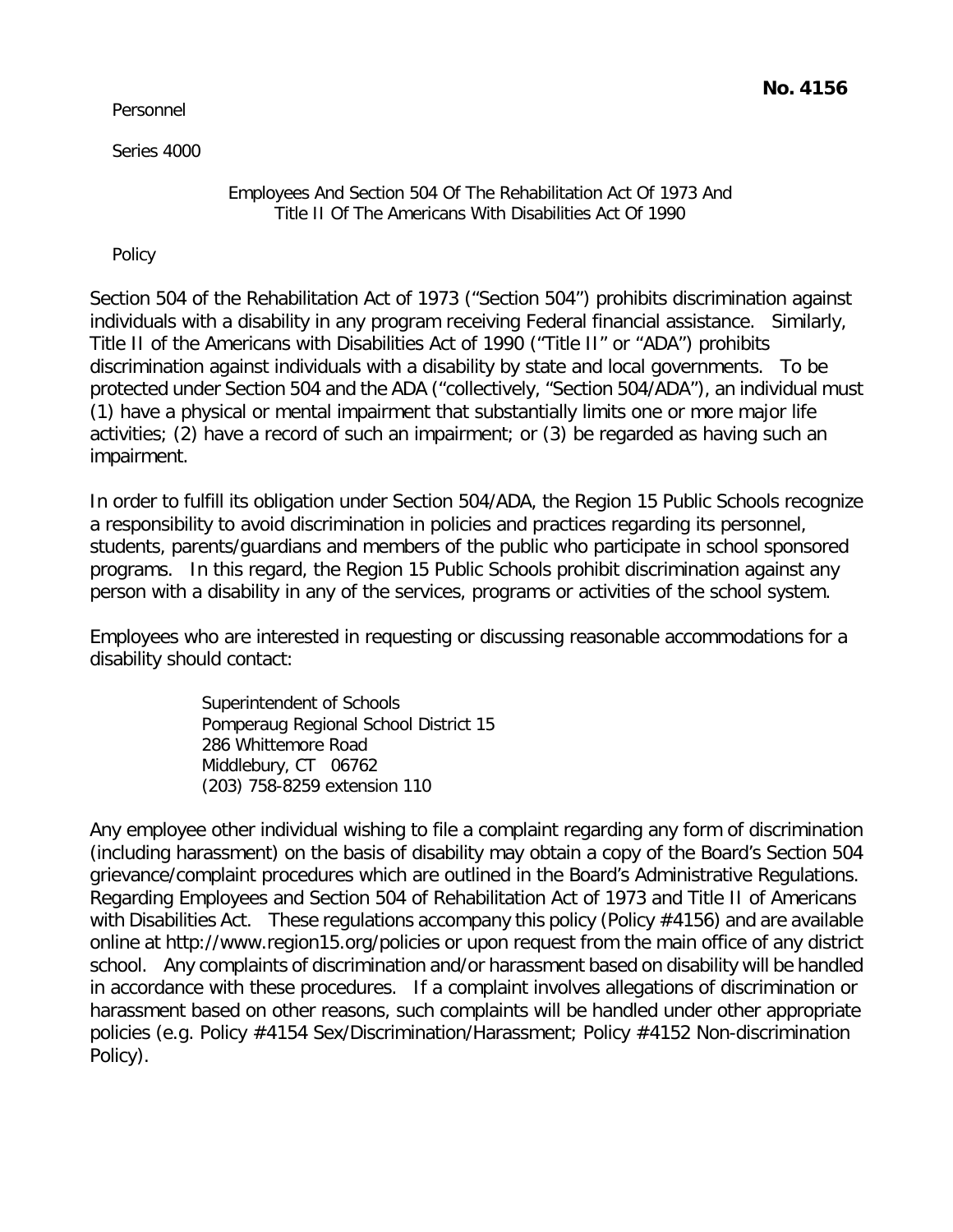An employee or other individuals may also file a complaint with the Office for Civil Rights, U.S. Department of Education ("OCR"):

Office for Civil Rights, Boston Office U.S. Department of Education 8<sup>th</sup> Floor 5 Post Office Square Boston, MA 02109-3921 (617) 289-0111

Employees may also file a complaint regarding employment discrimination on the basis of disability with the Equal Employment Opportunity Commission, Boston Area Office, John F. Kennedy Federal Building, 475 Government Center, Boston, MA 02203 (TELEPHONE NUMBER 800-669-4000).

Employees may also file a complaint with the Connecticut Commission on Human Rights and Opportunities, 450 Columbus Blvd., Hartford, CT 06103-1835 (TELEPHONE NUMBER 800-477-5737).

Anyone who has questions or concerns about this policy, or would like a copy of the Board's grievance/complaint procedures related to claims involving a disability, may also contact Jessica Sciarretto, Director of Student Services and Section 504/ADA Coordinator for the Region 15 Public Schools, P.O. Box 395, 286 Whittemore Road, Middlebury, CT, [jsciarretto@region15.org,](mailto:jsciarretto@region15.org) tel. (203) 758-8259 ext. 2.

Legal References: 29 U.S.C. §§§ 705, 794 34 C.F.R. §Part 104 42 U.S.C. § 12101 et seq. 28 C.F.R. Part 35

Adopted: 11 September 2006 Revision Approved: 8 June 2015 Revison Approved: 12 June 2017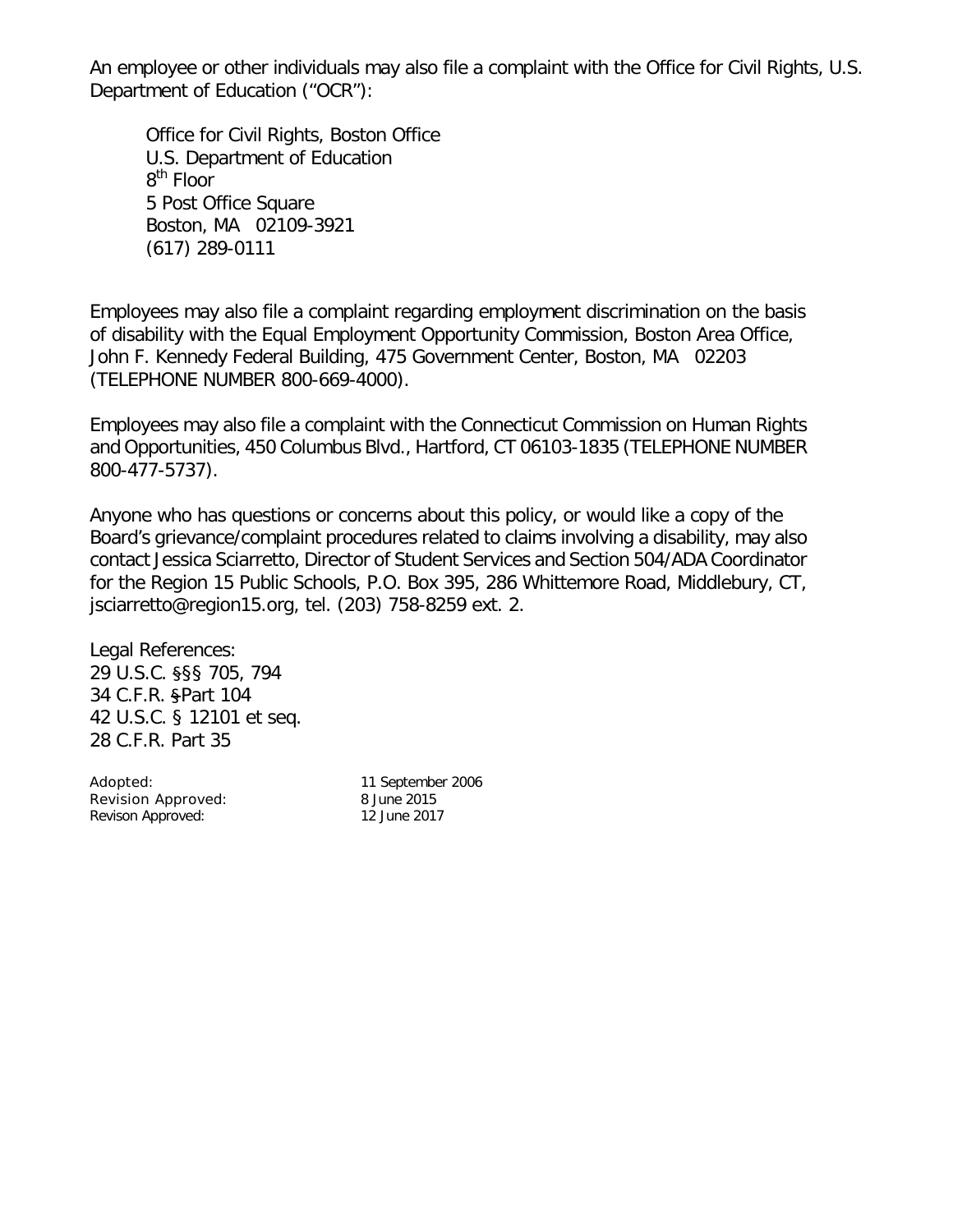PERSONNEL

### SERIES 4000

**Administrative Regulations** Regarding Employees And Section 504 Of The Rehabilitation Act Of 1973 And Title II Of The Americans With Disabilities Act Of 1990

## Region 15 Board of Education Section 504/ADA Grievance/Complaint Procedures Regarding Discrimination Against Employees

Section 504 of the Rehabilitation Act of 1973 ("Section 504") and Title II of the Americans with Disabilities Act of 1990 ("Title II" or "ADA") (collectively, "Section 504/ADA") prohibit discrimination on the basis of disability. For the purposes of Section 504/ADA, the term "disability" with respect to an individual means: (a) a physical or mental impairment that substantially limits one or more major life activities of such individual; (b) a record of such an impairment; or (c) being regarded as having such an impairment.

The procedures below are designed to address complaints regarding discrimination and/or harassment on the basis of a disability. If a complaint involves allegations of discrimination and/or harassment based on any other reason (e.g. sex, race, etc.) such complaints will be handled under other appropriate policies (e.g. Policy #4156, Sex Discrimination/Harassment; Policy #4152, Non-Discrimination).

# I. Definitions

**Major life activities**: include, but are not limited to, caring for oneself, performing manual tasks, seeing, hearing, eating, sleeping, walking, standing, sitting, reaching, lifting, bending, speaking, breathing, learning, reading, concentrating, thinking, communicating, interacting with others, and working. A major life activity also includes the operation of a major bodily function, such as the functions of the immune system, special sense organs and skin, normal cell growth, and digestive, genitourinary, bowel, bladder, neurological, brain, respiratory, circulatory, cardiovascular, endocrine, hemic, lymphatic, musculoskeletal, and reproductive systems. The operation of a major bodily function includes the operation of an individual organ within a body system.

**Mitigating Measures:** include, but are not limited to, (a) medication, medical supplies, equipment, appliances, low-vision devices (defined as devices that magnify, enhance, or otherwise augment a visual image, but not including ordinary eyeglasses or contact lenses), prosthetics including limbs and devices, hearing aid(s) and cochlear implant(s) or other implantable hearing devices, mobility devices, oxygen therapy equipment and supplies; (b) use of assistive technology; (c) reasonable modifications or auxiliary aids or services; (d) learned behavioral or adaptive neurological modifications; or (e) psychotherapy, behavioral therapy, or physical therapy.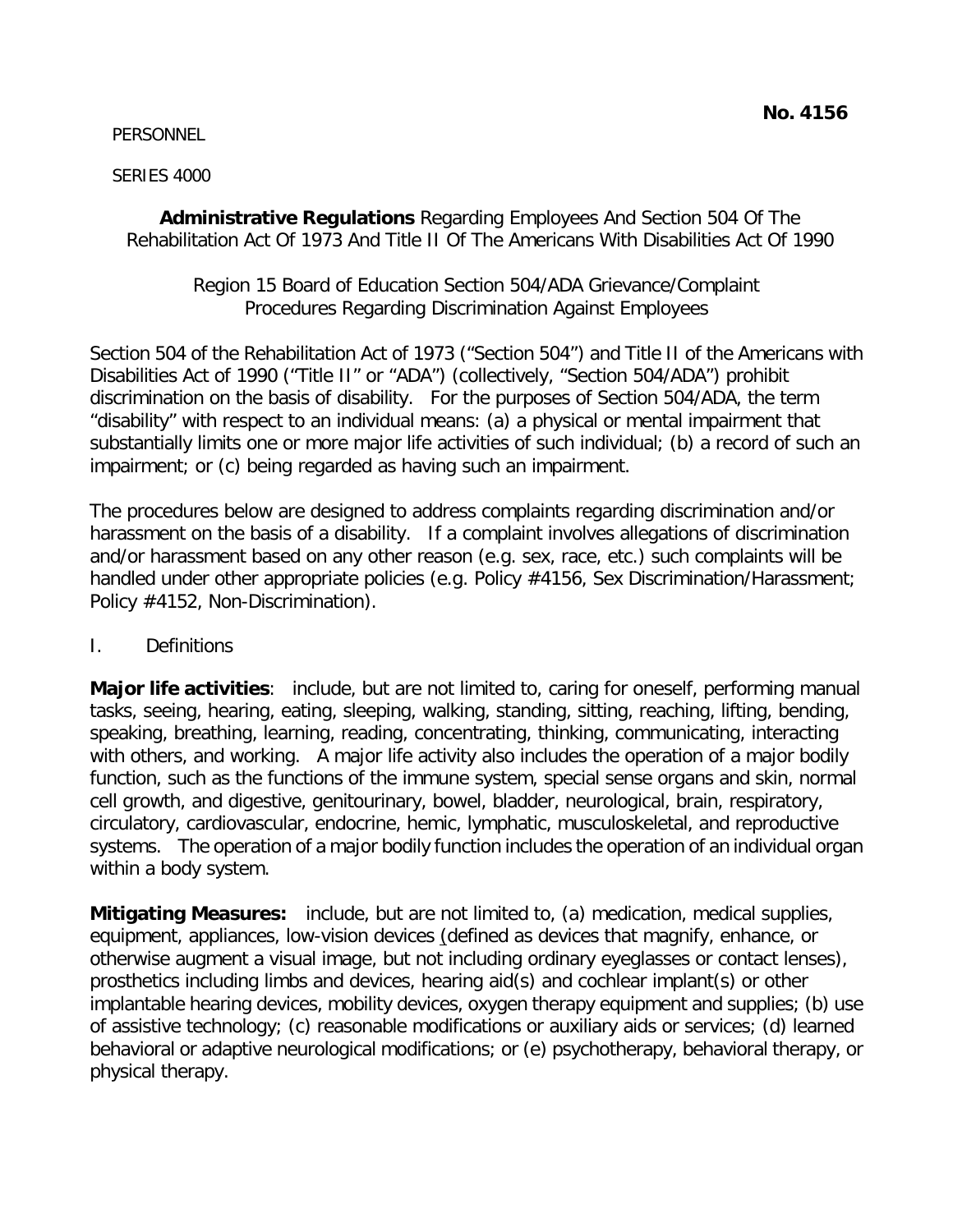**Physical or Mental Impairment**: (a) any physiological disorder or condition, cosmetic disfigurement, or anatomical loss affecting one or more of the following body systems, such as: neurological, musculoskeletal, special sense organs, respiratory (including speech organs), cardiovascular, reproductive, digestive, genitourinary, immune, circulatory, hemic, lymphatic, skin, and endocrine or (b) any mental or psychological disorder, such as intellectual disability, organic brain syndrome, emotional or mental illness, and specific learning disability. Physical or mental impairment includes, but is not limited to, contagious and noncontagious diseases and conditions such as the following: orthopedic, visual, speech, and hearing impairments, and cerebral palsy, epilepsy, muscular dystrophy, multiple sclerosis, cancer, heart disease, diabetes, intellectual disability, emotional illness, dyslexia and other specific learning disabilities, Attention Deficit Hyperactivity Disorder, Human Immunodeficiency Virus infection (whether symptomatic or asymptomatic), tuberculosis, drug addiction, and alcoholism.

## **II. Procedures for Grievances/Complaints Alleging Discrimination on the Basis of Disability**

A. Any student, parent/guardian, staff member or other employee who feels that he/she has been discriminated against on the basis of disability may submit a written complaint to the district's designated Section 504/ADA Coordinator within thirty (30) school days of the alleged occurrence. Timely reporting of complaints facilitates the prompt investigation and resolution of such complaints. If the complaint is made verbally, the individual taking the complaint will reduce it to writing. Individuals wishing to make a complaint about discrimination against a student on the basis of disability should be referred to the district's Section 504/ADA policies and regulations regarding students, Policy #5150.

B. Retaliation against any individual who complains pursuant to the Board''s policy and regulations listed herein is strictly prohibited. The district will not tolerate any reprisals or retaliation that occur as a result of the good faith reporting or complaint of disability-based discrimination or as a result of an individual's participation or cooperating in the investigation of a complaint. The district will take necessary actions to prevent retaliation as a result of filing a complaint or the participation in an investigation of a complaint.

C. If the Section 504/ADA Coordinator is the subject of the complaint, the complaint should be submitted directly to the Superintendent who may conduct the investigation or appoint a designee to conduct the investigation in accordance with these procedures.

D. Complaints will be investigated promptly within timeframes identified below. Timeframes may be extended as needed given the complexity of the investigation, availability of individuals with relevant information and other extenuating circumstances. Confidentiality will be maintained by all persons involved in the investigation to the extent possible.

- E. The complaint should contain the following information:
- 1. The name of the complainant;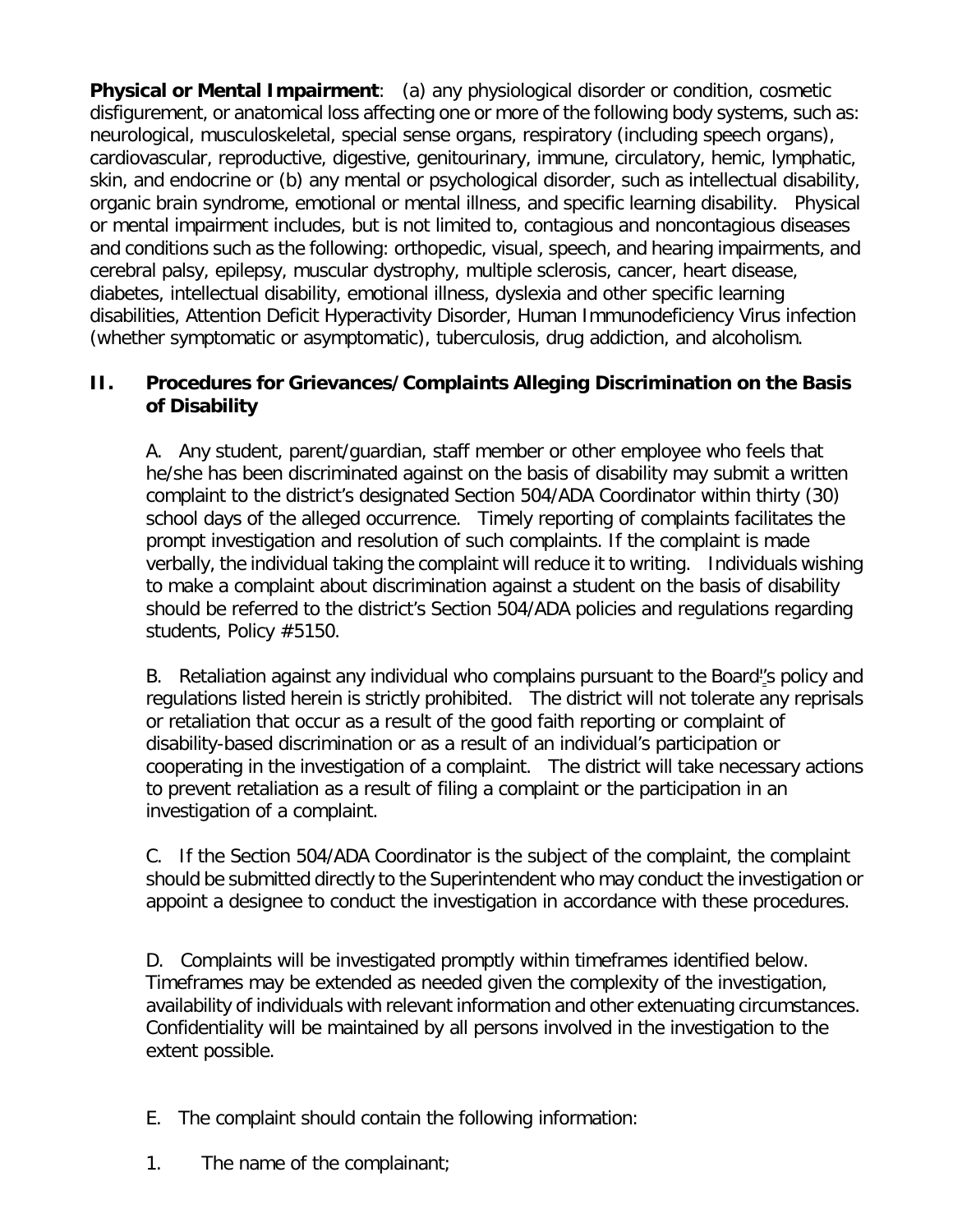- 2. The date of the complaint;
- 3. The date(s) of the alleged discrimination;
- 4. The names of any witnesses or individuals relevant the complaint;
- 5. A detailed statement describing the circumstances in which the alleged discrimination occurred; and
- 6. The remedy requested.

However, all complaints will be investigated to the extent possible, even if such information is not included in, the complaint. In such circumstances, additional information may be requested by the investigator as part of the investigation process.

- F. Upon receipt of the complaint, the individual investigating the complaint shall:
	- 1. Provide a copy of the written complaint to the Superintendent of Schools;
	- 2. Meet with the complainant<sup>[1](#page-4-0)</sup> and respondent (if applicable) within ten  $(10)$ school days to discuss the nature of the complaint, identify individuals the complainant believes have relevant information, and obtain any relevant documents the complainant may have;
	- 3. Provide the complainant and respondent (if applicable) with a copy of the applicable Board's Section 504/ADA Policy-and these administrative regulations;
	- 4. Conduct an investigation that is adequate, reliable, and impartial. Investigate the factual basis for the complaint, including conducting interviews with individuals with information and review of documents relevant to the complaint;
	- 5. Maintain confidentiality to the extent practicable throughout the investigative process in accordance with state and federal law;

Communicate the outcome of the investigation in writing to the complainant, and to any individual properly identified as a party to the complaint, including a respondent, (to the extent permitted by state and federal confidentiality requirements), within fifteen (15) school days from the date the complaint was received by the Section 504/ADA Coordinator or Superintendent. The investigator may extend this deadline for no more than fifteen (15) additional school days if needed to complete the investigation. The complainant and respondent (if applicable) shall be notified of such extension. The written notice shall include a finding whether the complaint was substantiated and if so, shall identify how the district will remedy any identified violations of Section 504/ADA;

<span id="page-4-0"></span> <sup>1</sup> For purposes of these procedures, a complainant is considered to be the individual who allegedly experienced the discrimination and/or harassment.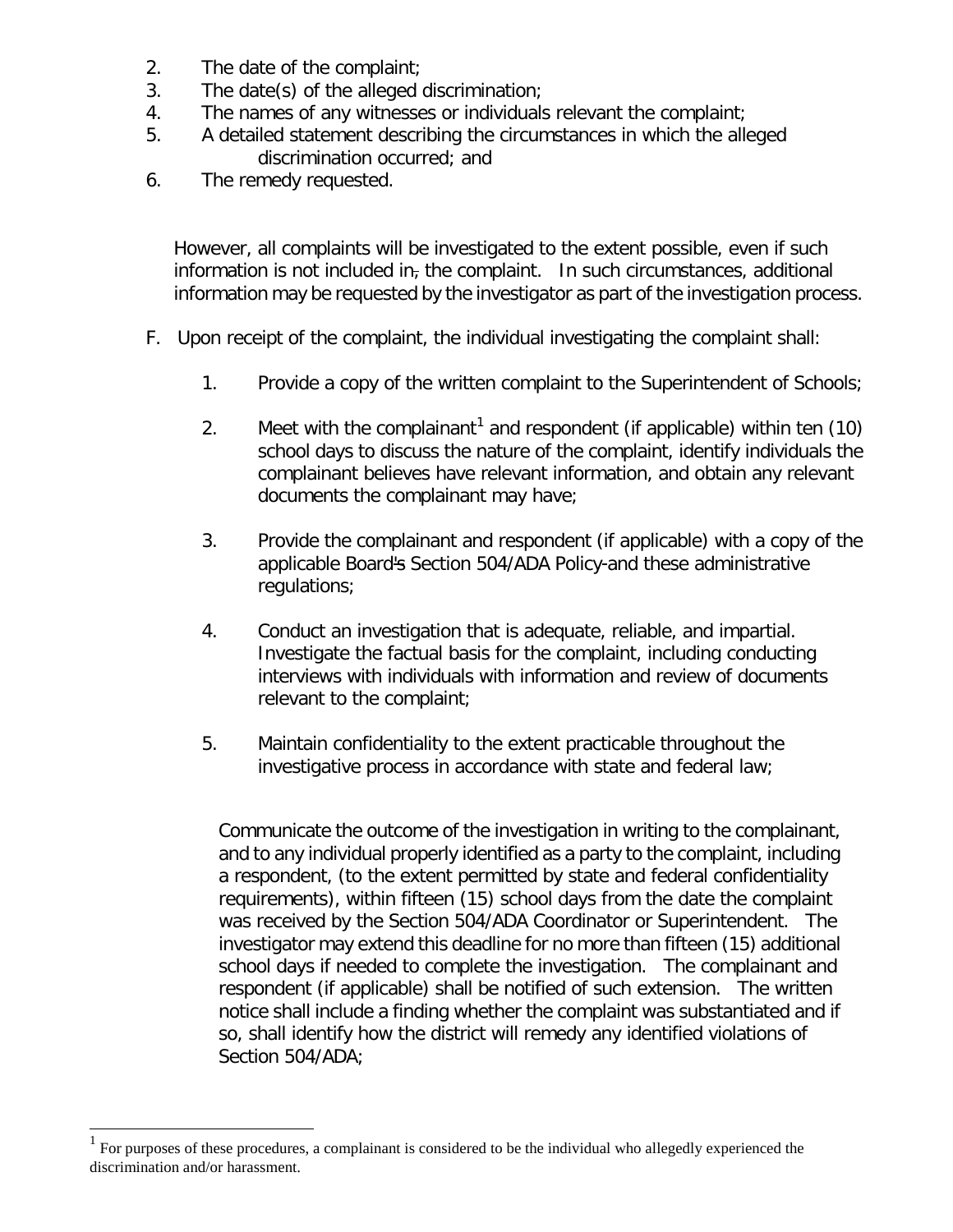- 6. If a complaint is made during summer recess, the complaint will be reviewed and addressed as quickly as possible given the availability of staff and/or other individuals who may have information relevant to the complaint. If fixed timeframes cannot be met, complainant and respondent (if applicable) will receive notice and interim measures may be implemented as necessary (see sub-paragraph 6);
- 7. Ensure that appropriate corrective action is taken whenever allegations are verified. When allegations are verified, ensure that measures to remedy the effects of the discrimination are appropriately considered, and offered, when appropriate. Corrective action should include steps to avoid continuing discrimination.
- 8. In the event the investigator concludes that there is no violation of Section 504/ADA, the district may attempt to resolve the complainant's ongoing concerns, if possible.
- G. If the complainant or respondent (if applicable) is not satisfied with the findings and conclusions of the investigation, either party may present the complaint and written outcome to the Superintendent for review and reconsideration within thirty (30) calendar days of receiving the findings. This process provides an opportunity for either party to bring information to the Superintendent's attention that would change the outcome of the investigation. In submitting the complaint and written outcome for review, the individual requesting the appeal must explain why he/she believes the factual information was incomplete, the analysis of the facts was incorrect, and/or the appropriate legal standard was not applied, and how this information would change the investigator's determination in the case. Failure to provide all such information may result in the denial of the review.

Upon review of a written request for appeal, the Superintendent or designee shall review the investigative results of the investigator and determine if further action and/or investigation is warranted. Such action may include consultation with the investigator, complainant, and/or respondent (if applicable), a meeting with appropriate individuals to attempt to resolve the complaint or a decision affirming or overruling the investigator's conclusions or findings. The Superintendent or designee shall provide written notice to the complainant and the respondent (if applicable) of his/her decision within ten (10) school days following the receipt of the written request for review.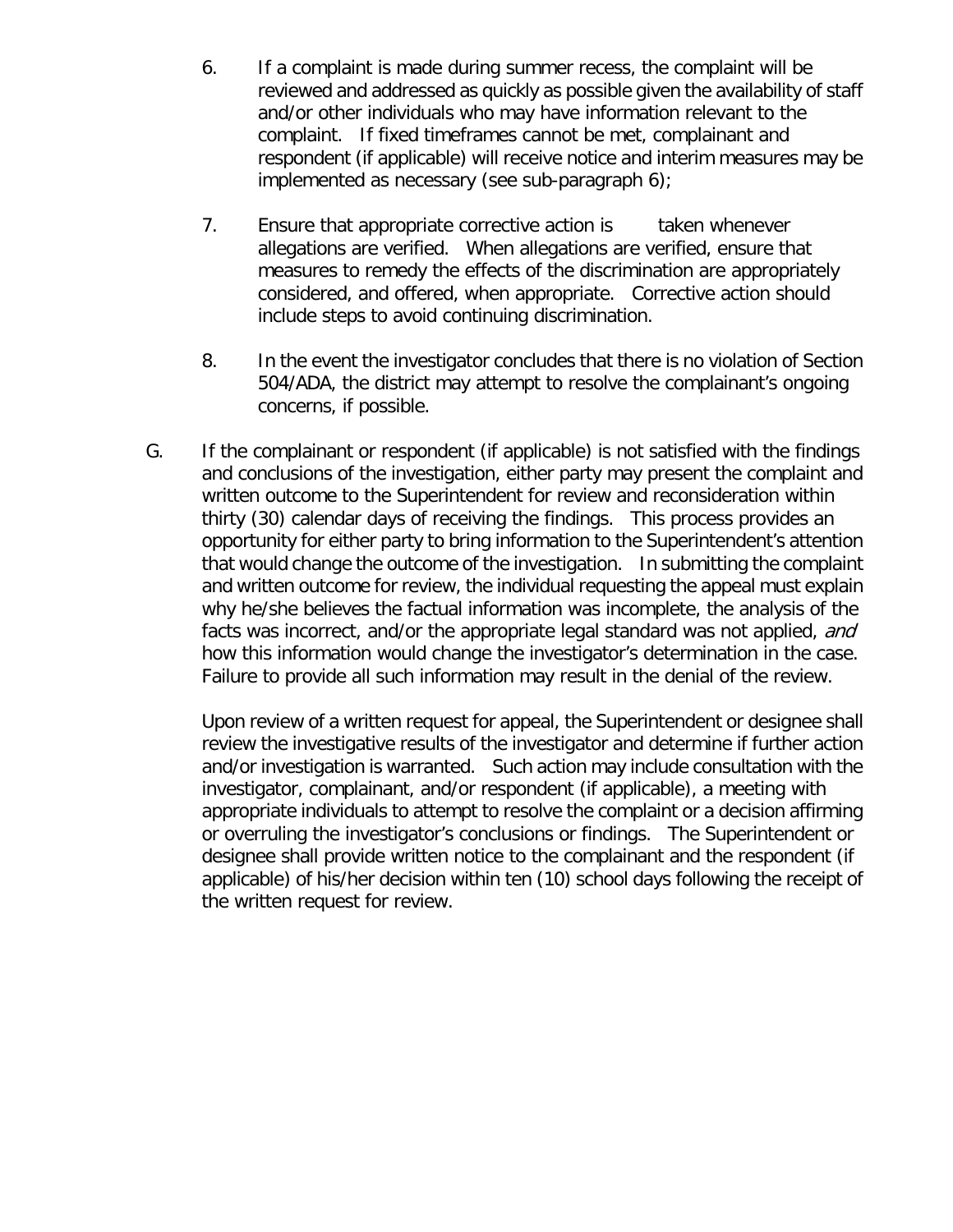III. The Section 504/ADA Coordinator for this district is:

Jessica Sciarretto, Director of Student Services Region 15 Public Schools P. O. Box 395 286 Whittemore Road Middlebury, CT 06762-0395 [jsciarretto@region15.org](mailto:jsciarretto@region15.org) Tel. (203-) 758-8259 ext. 2.

#### IV. Complaints to Federal or State Agencies

At any time, the complainant has the right to file a formal complaint with the U.S. Department of Education, Office for Civil Rights, 8<sup>th</sup> Floor, 5 Post Office Square, Suite 900, Boston, MA 02109- 0111 (TELEPHONE NUMBER (617) 289-0111);

[http://www2.ed.gov/about/offices/list/ocr/docs/howto.html.](http://www2.ed.gov/about/offices/list/ocr/docs/howto.html) Employees may also file a complaint regarding employment discrimination on the basis of disability with the Equal Employment Opportunity Commission, Boston Area Office, John F. Kennedy Federal Building, 475 Government Center, Boston, MA 02203 (TELEPHONE NUMBER 800-669-4000) or the Connecticut Commission on Human Rights and Opportunities, 450 Columbus Blvd., Hartford, CT 06103-1835 (TELEPHONE NUMBER 800-477-5737).

Adopted: 11 September 2006 Updated: 8 June 2015 Updated: 12 June 2017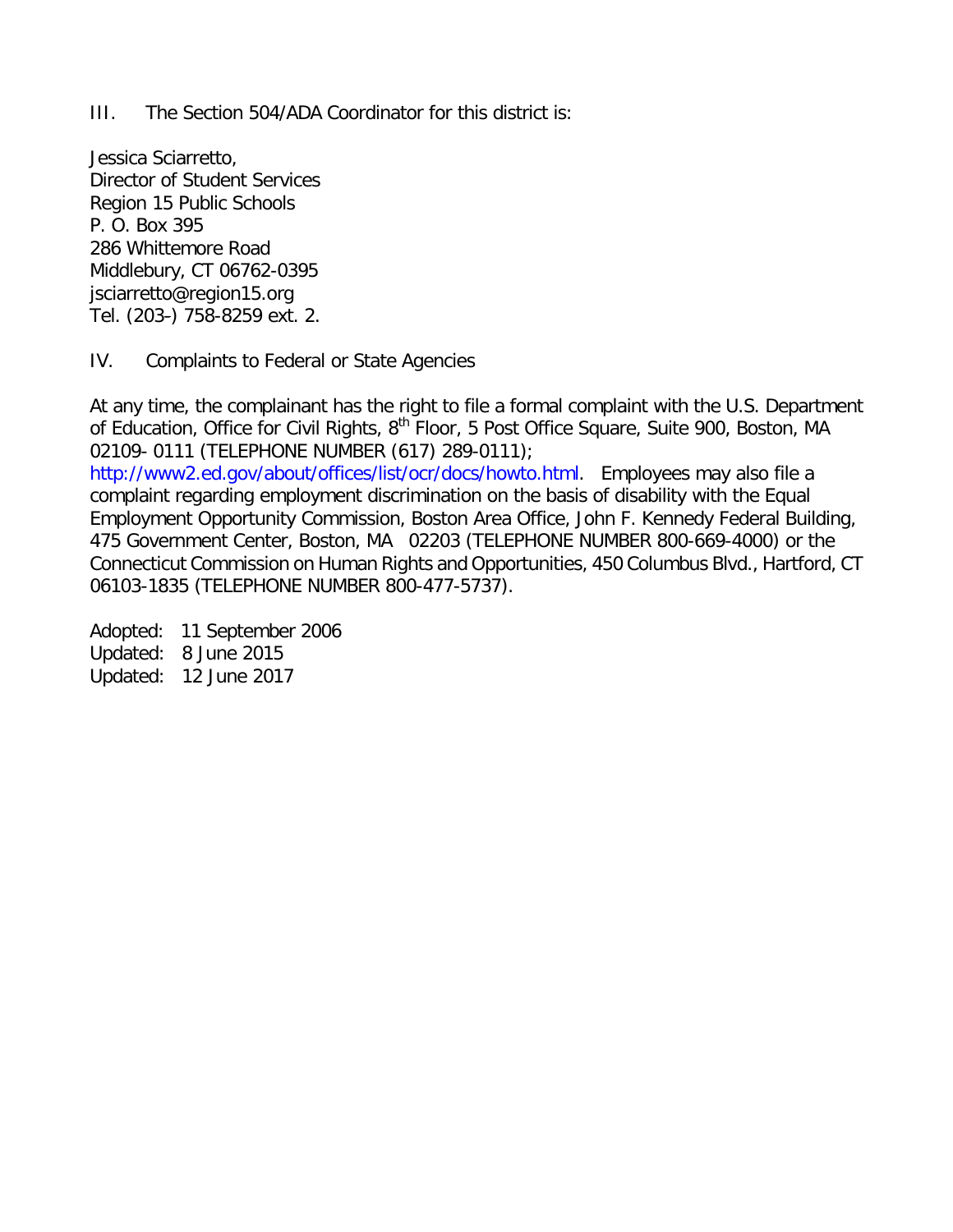No. 4156 Employees And Section 504 Of The Rehabilitation Act Of 1973 And Title II Of The Americans With Disabilities Act Of 1990

## **Region 15 Section 504/ADA Discrimination Grievance/Complaint Form For Non-Students**

(This form is intended to be used if an individual has grievance/complaint under Section 504/ADA alleging discrimination on the basis of a disability).

1. Name of Complainant:\_\_\_\_\_\_\_\_\_\_\_\_\_\_\_\_\_\_\_\_\_\_\_\_\_\_\_\_\_\_\_\_\_\_\_\_\_\_\_

\_\_\_\_\_\_\_\_\_\_\_\_\_\_\_\_\_\_\_\_\_\_\_\_\_\_\_\_\_\_\_\_\_\_\_\_\_\_\_\_\_\_\_\_\_\_\_\_\_\_\_\_\_\_\_\_\_\_\_

\_\_\_\_\_\_\_\_\_\_\_\_\_\_\_\_\_\_\_\_\_\_\_\_\_\_\_\_\_\_\_\_\_\_\_\_\_\_\_\_\_\_\_\_\_\_\_\_\_\_\_\_\_\_\_\_\_\_\_

\_\_\_\_\_\_\_\_\_\_\_\_\_\_\_\_\_\_\_\_\_\_\_\_\_\_\_\_\_\_\_\_\_\_\_\_\_\_\_\_\_\_\_\_\_\_\_\_\_\_\_\_\_\_\_\_\_\_\_

\_\_\_\_\_\_\_\_\_\_\_\_\_\_\_\_\_\_\_\_\_\_\_\_\_\_\_\_\_\_\_\_\_\_\_\_\_\_\_\_\_\_\_\_\_\_\_\_\_\_\_\_\_\_\_\_\_\_\_\_\_

\_\_\_\_\_\_\_\_\_\_\_\_\_\_\_\_\_\_\_\_\_\_\_\_\_\_\_\_\_\_\_\_\_\_\_\_\_\_\_\_\_\_\_\_\_\_\_\_\_\_\_\_\_\_\_\_

\_\_\_\_\_\_\_\_\_\_\_\_\_\_\_\_\_\_\_\_\_\_\_\_\_\_\_\_\_\_\_\_\_\_\_\_\_\_\_\_\_\_\_\_\_\_\_\_\_\_\_\_\_\_\_\_

\_\_\_\_\_\_\_\_\_\_\_\_\_\_\_\_\_\_\_\_\_\_\_\_\_\_\_\_\_\_\_\_\_\_\_\_\_\_\_\_\_\_\_\_\_\_\_\_\_\_\_\_\_\_\_\_

\_\_\_\_\_\_\_\_\_\_\_\_\_\_\_\_\_\_\_\_\_\_\_\_\_\_\_\_\_\_\_\_\_\_\_\_\_\_\_\_\_\_\_\_\_\_\_\_\_\_\_\_\_\_\_\_

Date:\_\_\_\_\_\_\_\_\_\_\_\_\_\_

2. Contact Information for Complainant:

(Address)

(Home Tel. #)

(Cell  $\#$  or Work  $\#$ )

3. Name of Covered Individual:

4. Address of Covered Individual (if different from above):

5. Relationship to School (e.g., position, visitor, parent) (if applicable):